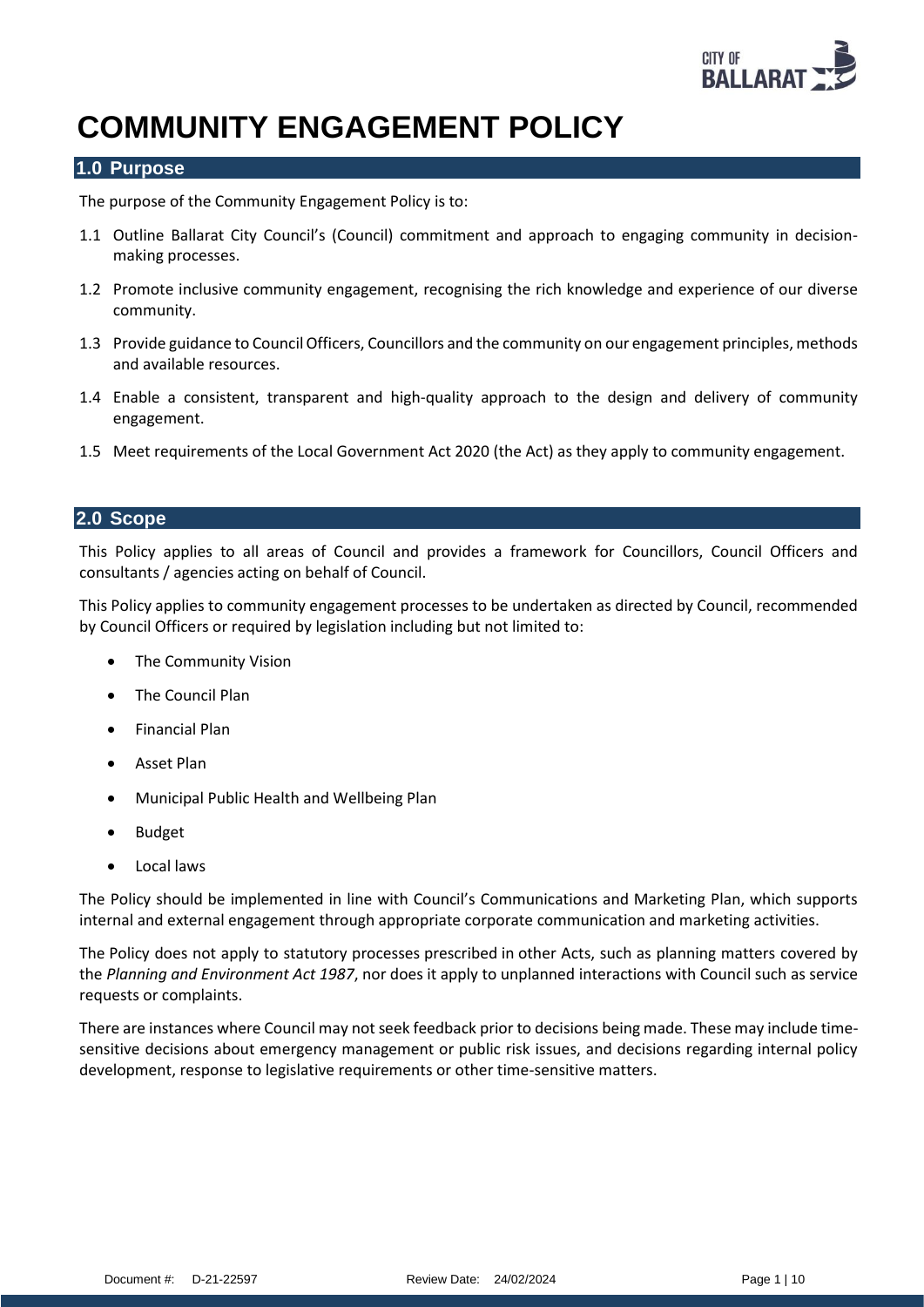### **3.0 Policy Statement**

#### **3.1 Policy Objectives**

Council recognises that engagement leads to well-informed decisions at a strategic and operational level, achieves effective and transparent governance, and is fundamental to inclusive, vibrant and thriving communities.

The Community Engagement Policy has three overarching objectives:

- To ensure that the knowledge, experiences, needs and aspirations of the community are considered in Council decision-making processes.
- To provide a strong foundation for understanding and working with our community promoting shared responsibility for decisions and trust in the decision-making process.
- To strengthen collaboration and partnerships between Council and the community.

#### **3.2 Our Approach and Principles**

Community engagement requirements are guided by legislation (including the Local Government Act 2020) and frameworks such as International Association of Public Participation (IAP2) Spectrum of Engagement. Council will make decisions based on legislative requirements, the expert advice of Council Officers and/or consultants, and community inputs gathered through formal and informal engagement.

This Policy recognises that engagement should be well-planned, tailored to circumstances and consider factors such as complexity of the decision to be made, community values, sensitivity, timing and opportunity. Community engagement will be undertaken with reference to the following principles:

- The community will be enabled to provide meaningful and relevant input into decision-making.
- The objectives and scope of the engagement and the opportunities to influence decision-making will be well articulated.
- Processes and interactions will be respectful of all community members, Council Officers, Councillors and consultants / agencies.
- Accurate, timely and accessible information will be provided to community to inform their input.
- Participation in community engagement will be sought from those people and groups who are most affected by the matter that is subject to engagement.
- A wide variety of engagement opportunities will be available to enable access for all community members, and effort will be made to involve people and groups that face challenges to engagement.
- Community will be informed of the final decision and how their input was considered.
- The effectiveness of community engagement processes will be reviewed and evaluated.
- Engagement processes will be planned, resourced and reported on appropriately.

Council's approach to community engagement is guided by the IAP2 Spectrum of Engagement which describes five levels of engagement from 'inform' through to 'empower' (Figure 1). It matches the purpose of the community engagement with the level of influence that community input will have on decision-making.

Many engagement processes will operate on more than one level of engagement as community will be involved and have different levels of influence at different stages of a project or program. Likewise, different engagement levels may be used for different groups within the community that are more, or less, directly impacted than others.

Engagement practices can be described as either participatory or deliberative engagement. **Participatory engagement** aims to get feedback from a wide variety of participants and usually involves a transactional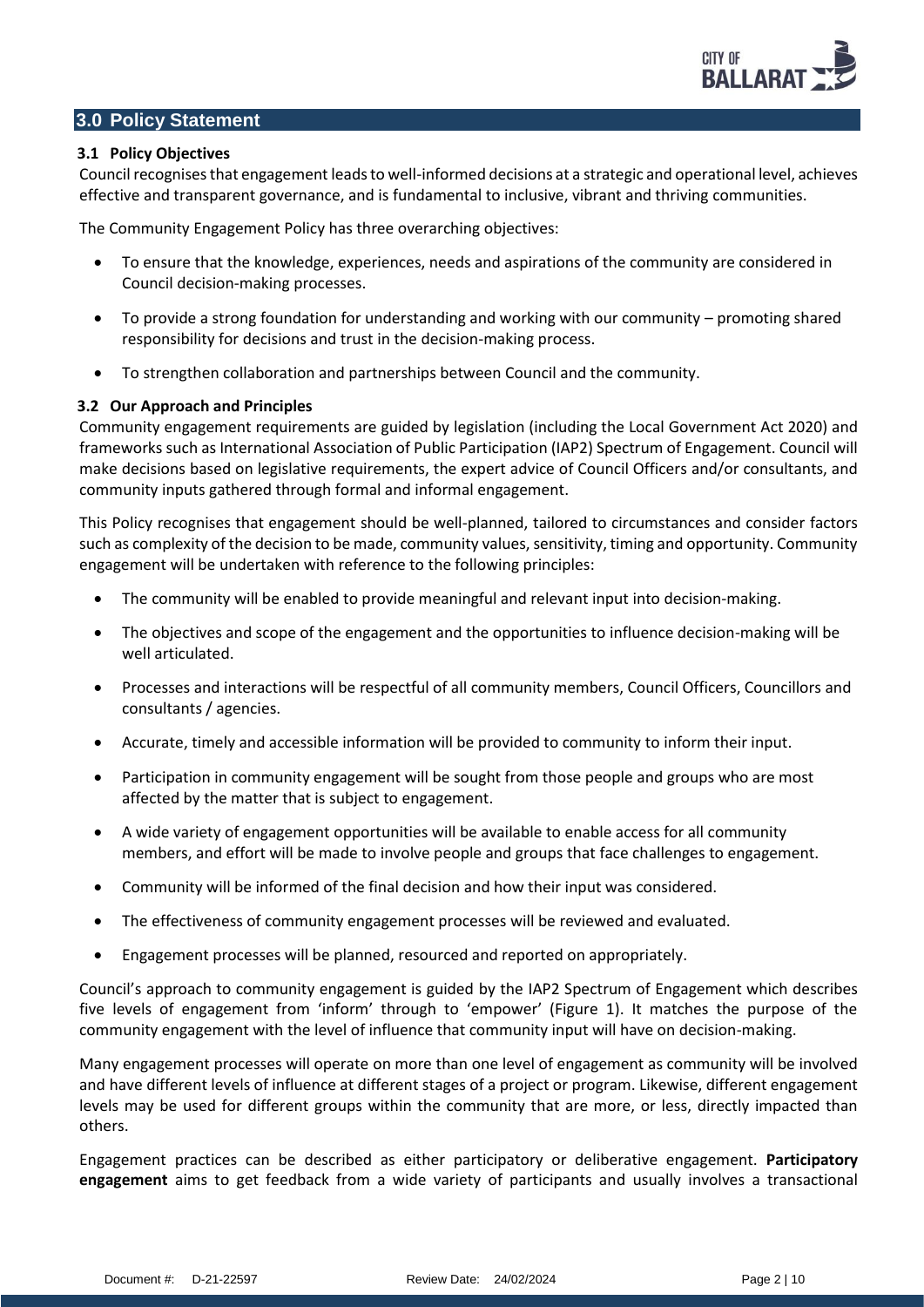

interaction between Council and community where information is shared either one or both ways. This type of engagement typically occurs where Council informs community about works occurring or invites feedback on ideas, alternatives or draft documents. This is the type of engagement that occurs at the 'inform' and 'consult' levels of the IAP2 Engagement Spectrum.

**Deliberative engagement** is a form of high influence community engagement where a select group of participants are provided with information, support and time to deliberate over perspectives, inputs and evidence to support their decision-making or recommendations. Participants are selected to form a group that is representative of those who will be impacted by the decision. Deliberative engagement is a time and resource-intensive process and is more likely to occur at the 'involve,' 'collaborate' and 'empower' levels of the IAP2 spectrum.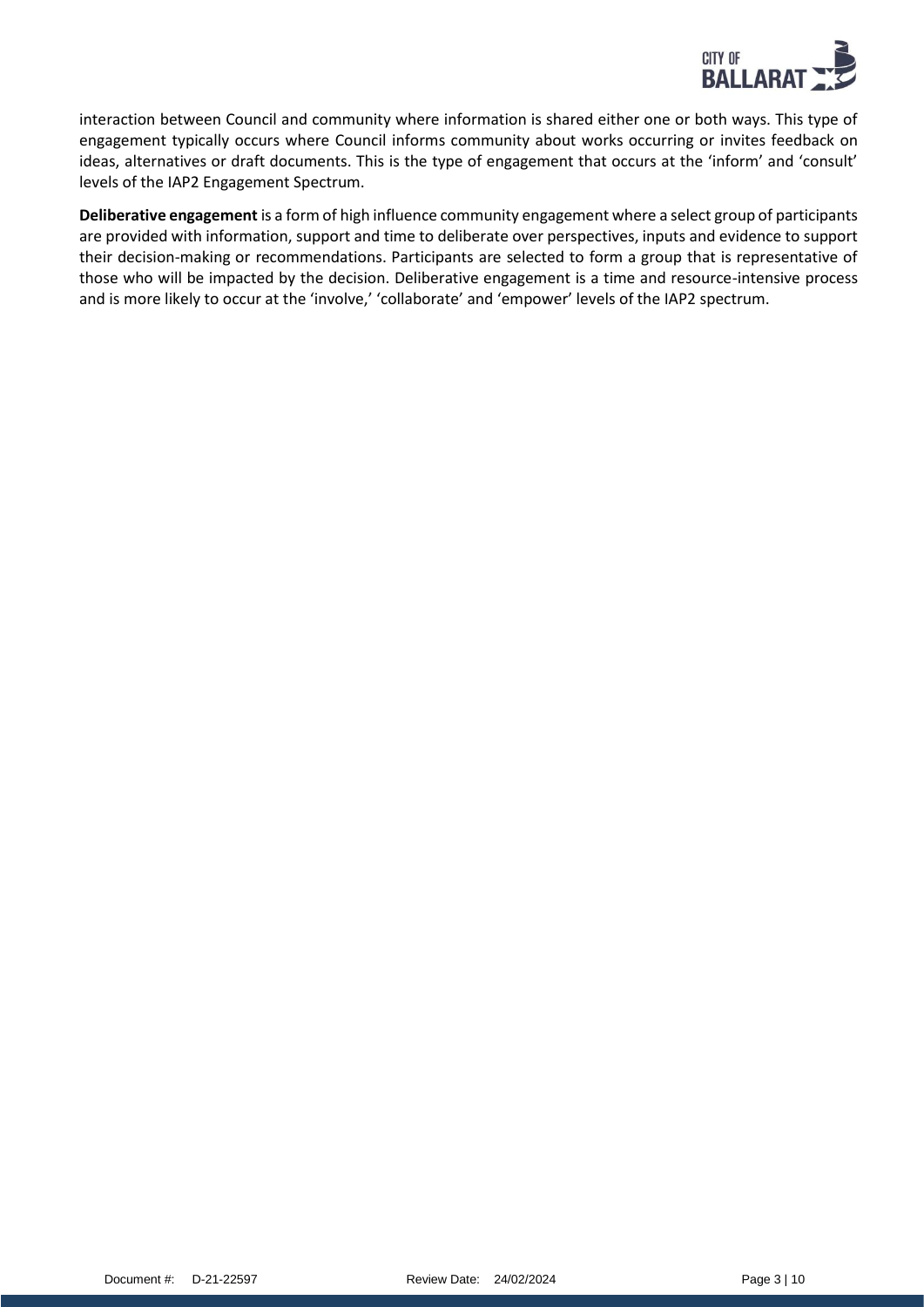### Level of impact on decision-making

#### Little to no influence **Make final decision** Make final decision

|                                                                       | <b>INFORM</b>                                                                                                                                                           | <b>CONSULT</b>                                                                                                                                                                                                         | <b>INVOLVE</b>                                                                                                                                                                                                                          | <b>COLLABORATE</b>                                                                                                                                                      | <b>EMPOWER</b>                                                |
|-----------------------------------------------------------------------|-------------------------------------------------------------------------------------------------------------------------------------------------------------------------|------------------------------------------------------------------------------------------------------------------------------------------------------------------------------------------------------------------------|-----------------------------------------------------------------------------------------------------------------------------------------------------------------------------------------------------------------------------------------|-------------------------------------------------------------------------------------------------------------------------------------------------------------------------|---------------------------------------------------------------|
| <b>Purpose of</b><br>engagement                                       | To provide the public with<br>balanced and objective<br>information to assist them in<br>understanding the problem,<br>alternatives, opportunities<br>and/or solutions. | To obtain public feedback on<br>analysis, alternatives and/or<br>decisions.                                                                                                                                            | To work directly with the public<br>throughout the process to<br>ensure that public concerns and<br>aspirations are consistently<br>understood and considered.                                                                          | To partner with the public in<br>each aspect of the decision<br>including the development of<br>alternatives and the<br>identification of the preferred<br>solution.    | To place final decision-making in<br>the hands of the public. |
| <b>Commitment to</b><br>community                                     | We will keep you informed                                                                                                                                               | We will keep you informed,<br>listen to and acknowledge<br>concerns and aspirations, and<br>provide feedback on how public<br>input influenced the decision.<br>We will seek your feedback on<br>drafts and proposals. | We will work with you to ensure<br>that your concerns and<br>aspirations are directly reflected<br>in the alternatives developed<br>and provide feedback on how<br>public input influenced the<br>decision.                             | We will work together with you<br>to formulate solutions and<br>incorporate your advice and<br>recommendations into the<br>decisions to the maximum<br>extent possible. | We will implement what you<br>decide.                         |
| <b>Examples of</b><br>when each level<br>of engagement<br>may be used |                                                                                                                                                                         | INVOLVE, COLLABORATE AND/OR EMPOWER<br>Long-term Community Vision<br>4 Year Council Plan<br>Long-term Financial Plan<br>Long-term Asset Plan                                                                           | The Local Government Act requires deliberative engagement practices for:<br>On long term and significant impact projects like these we use methods to partner with the community                                                        |                                                                                                                                                                         |                                                               |
|                                                                       |                                                                                                                                                                         |                                                                                                                                                                                                                        | INVOLVE AND/OR COLLABORATE<br>High Impact and complex projects (for example: major park<br>upgrades, precinct master planning or annual budget planning)<br>require extra levels of interaction and often happen over several<br>stages |                                                                                                                                                                         |                                                               |

**CITY OF BALLARAT**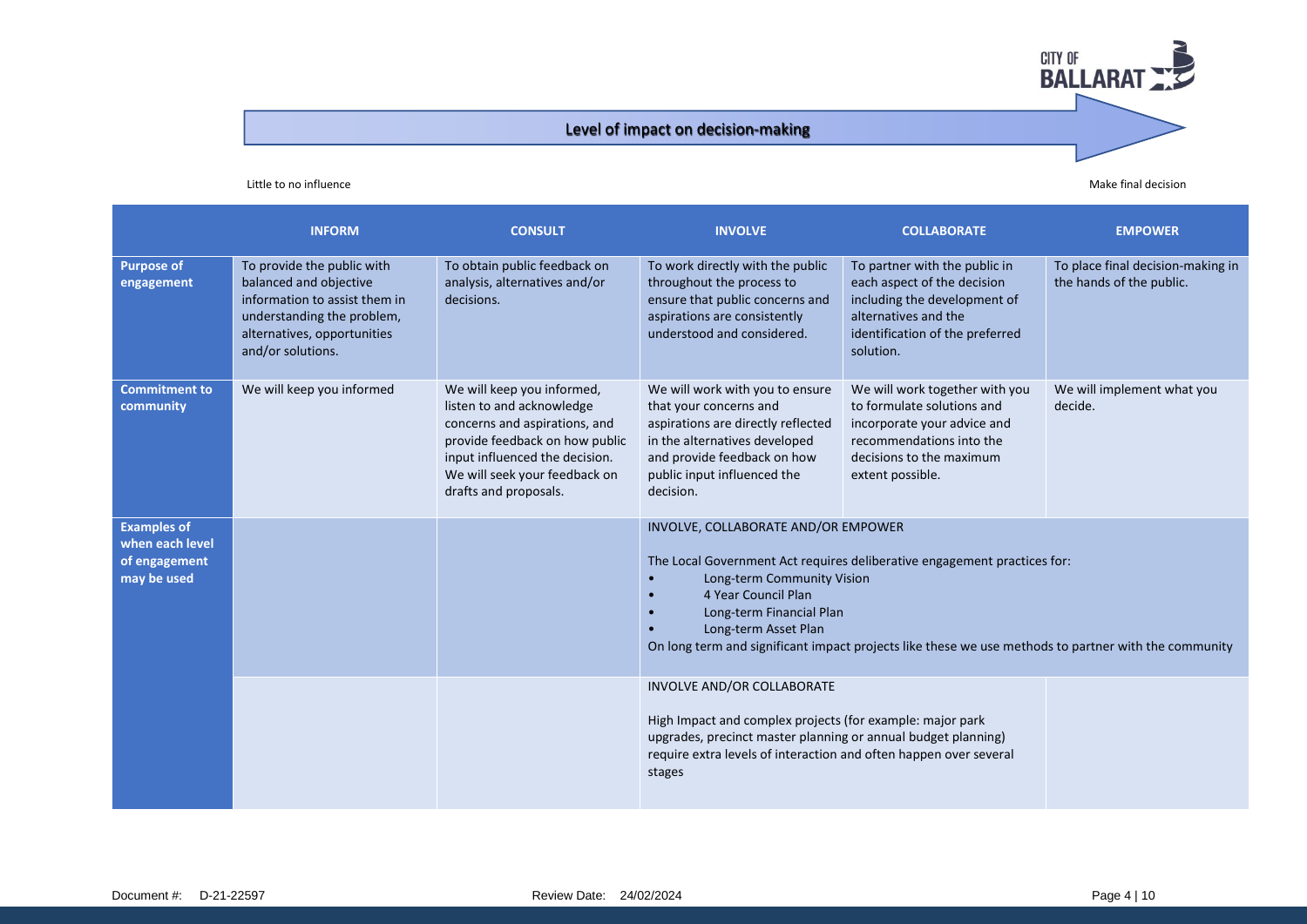

|                                                                                                                                                                                                                                                                                                                                                                    | CONSULT AND/OR INVOLVE<br>Decisions carrying a lower impact (such as a minor policy review)<br>still require community input but less time and resource-intensive<br>methods                          |  |  |
|--------------------------------------------------------------------------------------------------------------------------------------------------------------------------------------------------------------------------------------------------------------------------------------------------------------------------------------------------------------------|-------------------------------------------------------------------------------------------------------------------------------------------------------------------------------------------------------|--|--|
|                                                                                                                                                                                                                                                                                                                                                                    | <b>CONSULT</b><br>Sometimes options are limited<br>for practical reasons (such as<br>maintenance work that must be<br>carried out). In this case, we will<br>ask you how and when it should<br>happen |  |  |
| <b>INFORM</b><br>Sometimes we may need to<br>inform you of a decision where<br>there is no opportunity for<br>community input. For example,<br>where there are public safety<br>issues that need to be<br>addressed, we are not the<br>decision-making authority, or<br>there are no real alternatives<br>available. In these cases, we will<br>keep you informed. |                                                                                                                                                                                                       |  |  |

*Figure 1: Different levels of community engagement and examples of use (adapted from IAP2 Spectrum of Engagement and City of Yarra Engagement Policy 2020)*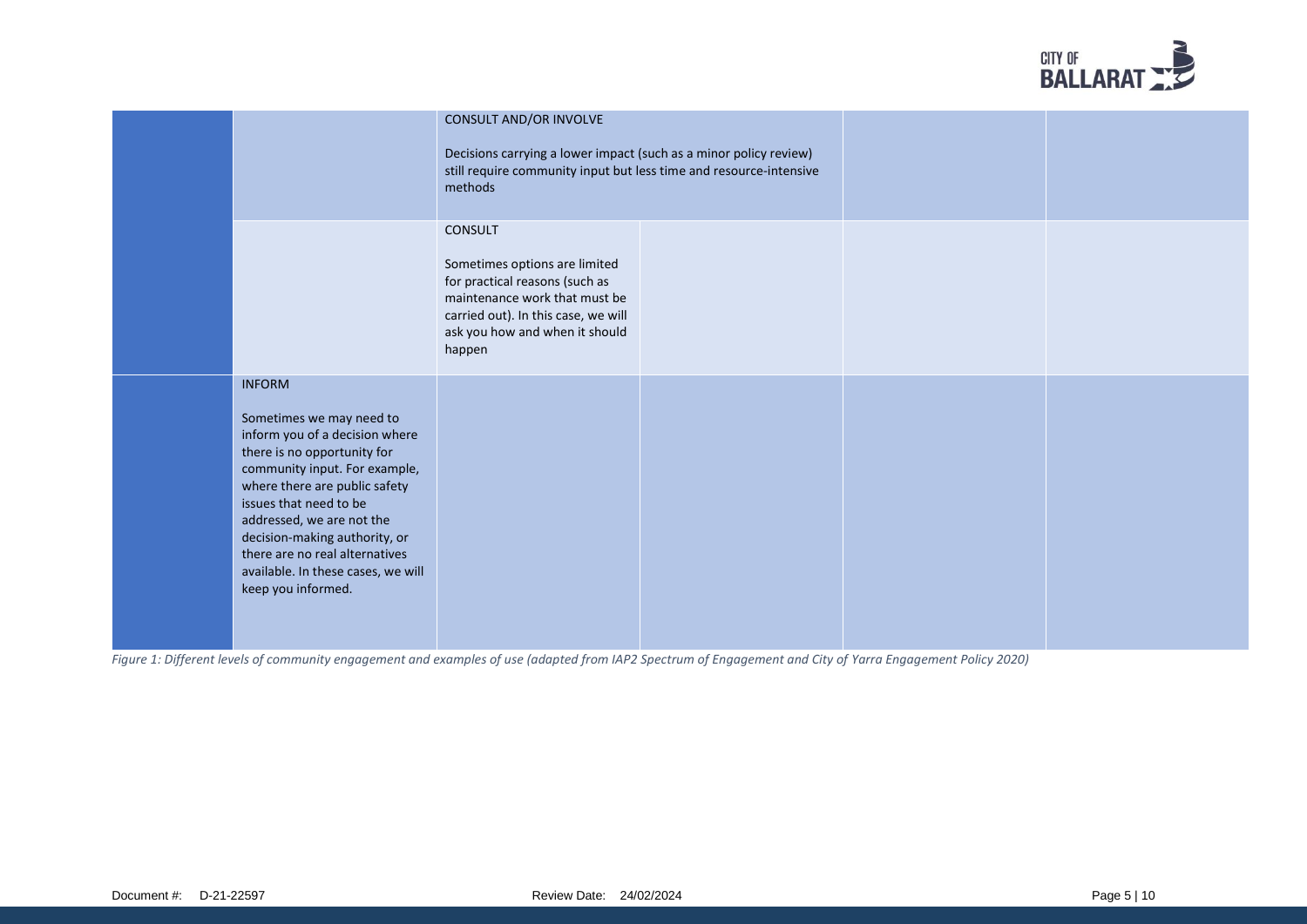

#### **3.3 Engagement process planning**

Quality community engagement is well-planned and resourced. Engagement planning should commence with four key questions:

**Why are we engaging?** Effective engagement strengthens Council's decision-making by connecting community and stakeholders to the policies, projects and services that impact their lives. A clearly defined purpose and scope for the engagement process helps to ensure that people participate in a meaningful way – where they understand what they are being asked and how they are influencing decision-making.

**When will we engage?** Decisions about when to engage are directly impacted by the purpose and scope of the engagement process. Council will conduct engagement at a time that community input can influence decisions as outlined in the purpose and scope of the process.

**Who do we engage?** The City of Ballarat's projects, policies, service provision and operations intersect in the dayto-day lives of community members and stakeholders across the whole municipality. Engagement should seek to connect with a broad range of community members to create fair and inclusive engagement processes. A stakeholder analysis should be undertaken to identify those who are most impacted by the decision. Stakeholders may include business and industry, not-for-profit and community organisations, emergency services, environmental groups, children, families, young people, older people, Indigenous community members, people from culturally and linguistically diverse communities, people who identify as LGBTIQA+, people with a disability, carers, older residents and visitors.

**How do we engage?** With a clear purpose and understanding of the target for engagement, engagement methods and the tools to be used to undertake and record engagement feedback can be selected. These will vary dependent on the type of engagement process to be undertaken but may include:

| Type of engagement                     | <b>Inform</b>                                        | <b>Consult</b>                                                       | <b>Involve</b>                           | <b>Collaborate</b>                                                                                       | <b>Empower</b>                                            |
|----------------------------------------|------------------------------------------------------|----------------------------------------------------------------------|------------------------------------------|----------------------------------------------------------------------------------------------------------|-----------------------------------------------------------|
| <b>Examples of relevant</b><br>methods | $\bullet$ Fact sheets<br>• Websites<br>• Open Houses | • Public Comment<br>• Focus Groups<br>• Surveys<br>• Public Meetings | • Workshops<br>• Deliberative<br>Polling | • Citizen Advisory<br>Committees<br>• Consensus<br><b>Building</b><br>• Participatory<br>decision making | • Citizen Juries<br>• Ballots<br>• Delegated<br>decisions |

An Engagement Plan should be developed for any project or process where community engagement will be undertaken and should include the following as a minimum:

#### **Engagement Plan inclusions:**

- 1. Project description: What is the project that involves decision making?
- 2. Background: What is the background to the project?
- 3. Engagement purpose and scope: What do we need to find out from community? How much influence will community have on the decision? What are the negotiables and non-negotiables when it comes to decision-making?
- 4. Timing: When do we need to engage in order to facilitate that influence on decision-making? Will there be multiple phases of engagement?
- 5. Engagement stakeholder analysis: Who are the people and groups most impacted by this decision?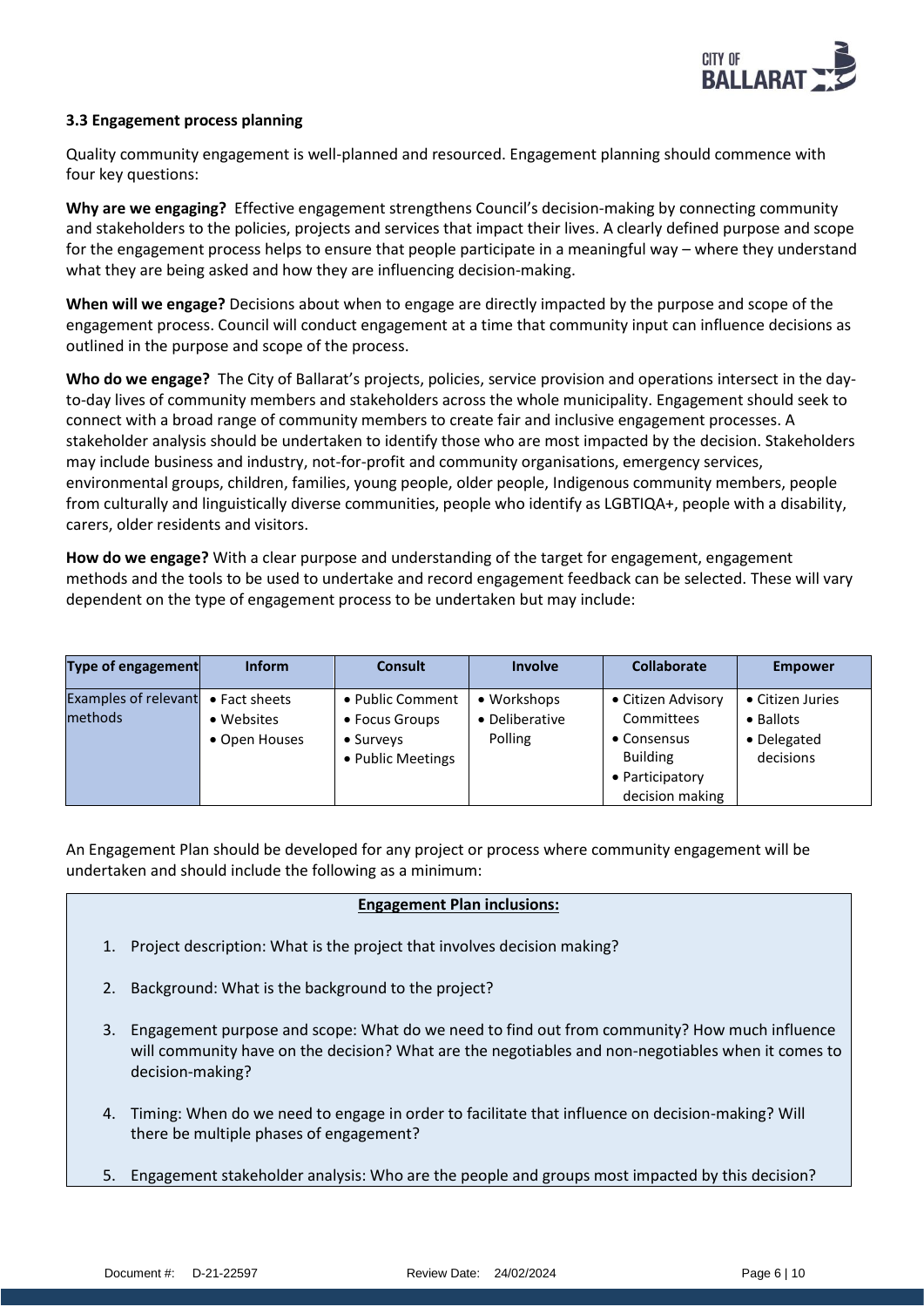

- 6. Engagement methods and tools: What methods and engagement tools are we going to use to engage with the target group? Are there are variety of ways people can engage? Have we thought about accessibility for groups that face barriers to engagement?
- 7. Data collection and analysis: How will we collect and analyse data? How will it be stored securely? What are the privacy implications?
- 8. Evaluation planning: How will we know if we were successful in our engagement? Are we collecting information to respond to the Key Response Areas and Indicators required for evaluation (Figure 2)?
- 9. Communications: How will we communicate the engagement process and follow up with participants?
- 10. Collateral required: What do we need to develop to undertake the process? What human and other resources are required?

#### **3.4 Evaluation of community engagement processes and feedback to participants**

Ballarat City Council is committed to continuous improvement of our community engagement practice. Engagement participants can select to be contacted to receive feedback about how their input was considered, and to provide feedback to Council about the engagement process.

All engagement processes should provide feedback to participants. Planning for this occurs during the development of the Engagement Plan. Where a decision is to be raised at a Council meeting, the date of the Council meeting will be published online. The agenda for said meeting is also published online. Following the relevant decision, a summary of feedback will also be made available online for public viewing and sent directly to those who elected to leave contact details.

Each community engagement process will be evaluated by those responsible for the engagement. Key Result Areas and Indicators shown in Figure 2 are to be used when evaluating individual community engagement processes. Council will collate results of individual engagement evaluations to produce an annual report of its community engagement activity.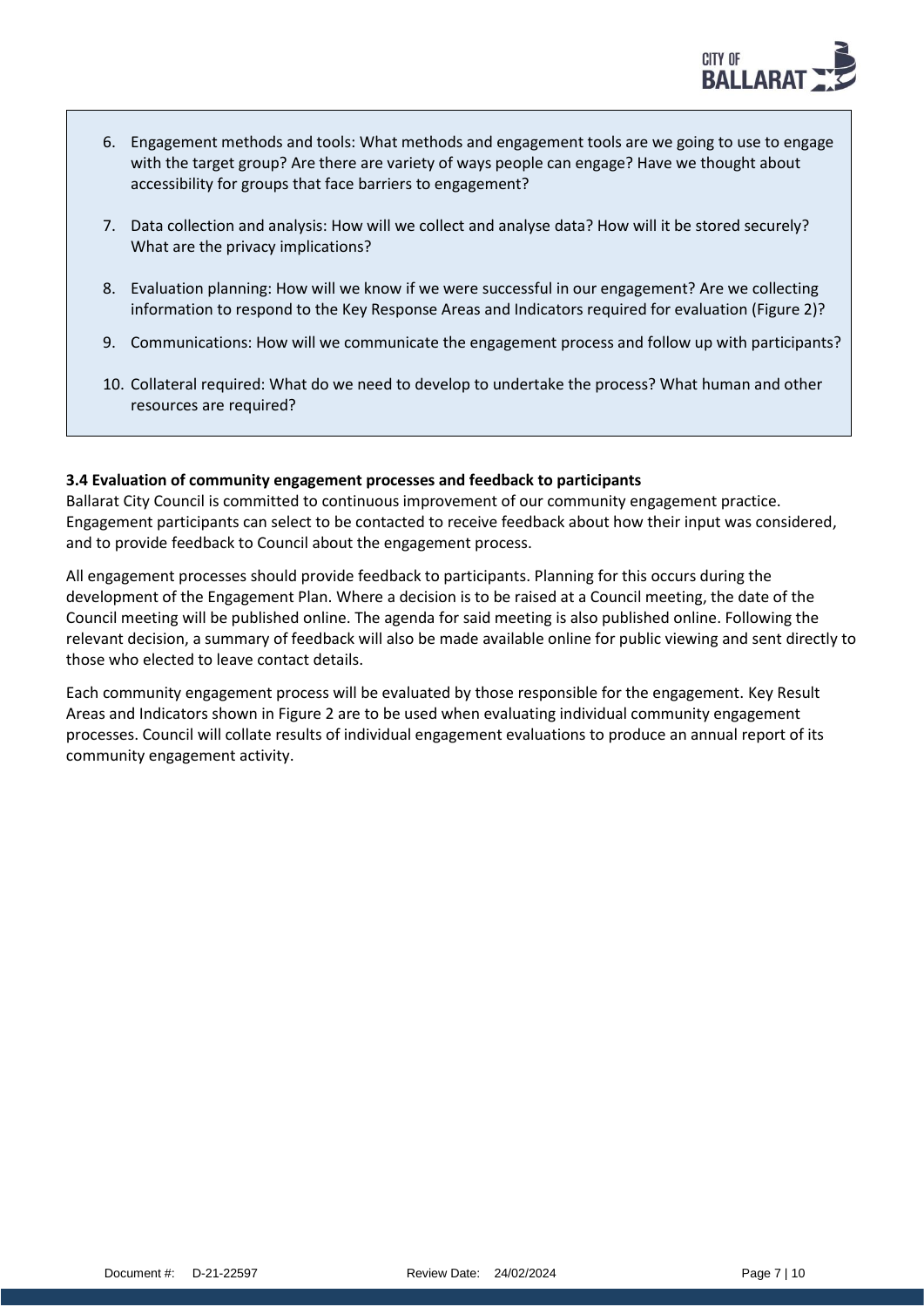

| <b>KRA</b>                                                                                                                            | <b>Indicator</b>                                                                                                                                                                                                                                                                                                                                                     |
|---------------------------------------------------------------------------------------------------------------------------------------|----------------------------------------------------------------------------------------------------------------------------------------------------------------------------------------------------------------------------------------------------------------------------------------------------------------------------------------------------------------------|
| Planning, resourcing<br>and structures enable<br>the achievement of<br>engagement<br>objectives                                       | The detail of engagement planning was consistent with stakeholder/community<br>1.<br>expectations<br>The time and budget allocated was consistent with stakeholder/community<br>2.<br>expectations<br>3. The internal structures and responsibilities were clarified early in the<br>engagement planning                                                             |
| <b>Timely and clear</b><br>communication<br>builds trust<br>and increases<br>participation                                            | Stakeholders/community were given sufficient time and information to engage<br>4.<br>in a meaningful way, and at influential stages of the process<br>5. Outcomes and commitments made to stakeholders/community were recorded<br>and followed through in a timely way<br>6. The results of the process were communicated back to stakeholders/community.            |
| Diversity of<br>participation ensures<br>balance and enables<br>deep understanding<br>of stakeholder<br>and community<br>perspectives | The stakeholders/community engaged was representative of the project impact<br>7.<br>and risk<br>The engagement process ensured there was equitable opportunity for participation<br>8.<br>for a diverse range of perspectives to be shared<br>There was transparency of communicating engagement details including goal,<br>9.<br>negotiables, timelines and events |
| Influence to the<br>extent promised<br>builds sustainable<br>decisions                                                                | 10. The influence/input from stakeholders/community matched the level of<br>engagement promised<br>11. The decision or outcome was considered "sustainable" (economically viable,<br>technically feasible, environmentally consistent and socially acceptable)                                                                                                       |
| Goal orientated<br>engagement<br>builds support and<br>honours the time and<br>resources committed                                    | 12. The engagement process enabled practical project outcomes to be achieved<br>13. Stakeholders/community demonstrate support for the engagement process                                                                                                                                                                                                            |
| Engagement<br>builds learning<br>opportunities for all                                                                                | 14. The process enabled knowledge capture and sharing to improve practice<br>15. Participation in the engagement process benefited the stakeholders/community<br>involved                                                                                                                                                                                            |

Adapted from the City of Melbourne Evaluation Framework (2014)

#### **3.5 Roles and Responsibilities**

Everyone with a relationship with Ballarat City Council has role in the successful implementation of the Community Engagement Policy.

| Role               | <b>Responsibilities</b>                                                                                                                                                                                                                                                                                               |
|--------------------|-----------------------------------------------------------------------------------------------------------------------------------------------------------------------------------------------------------------------------------------------------------------------------------------------------------------------|
| <b>Councillors</b> | Good level of understanding of the Community Engagement Policy and Resources<br>Adhere to engagement principles in their day-to-day interactions with community<br>Be respectful of engagement processes, Council Officers, community members and<br>stakeholders<br>Consider engagement outcomes in decision making. |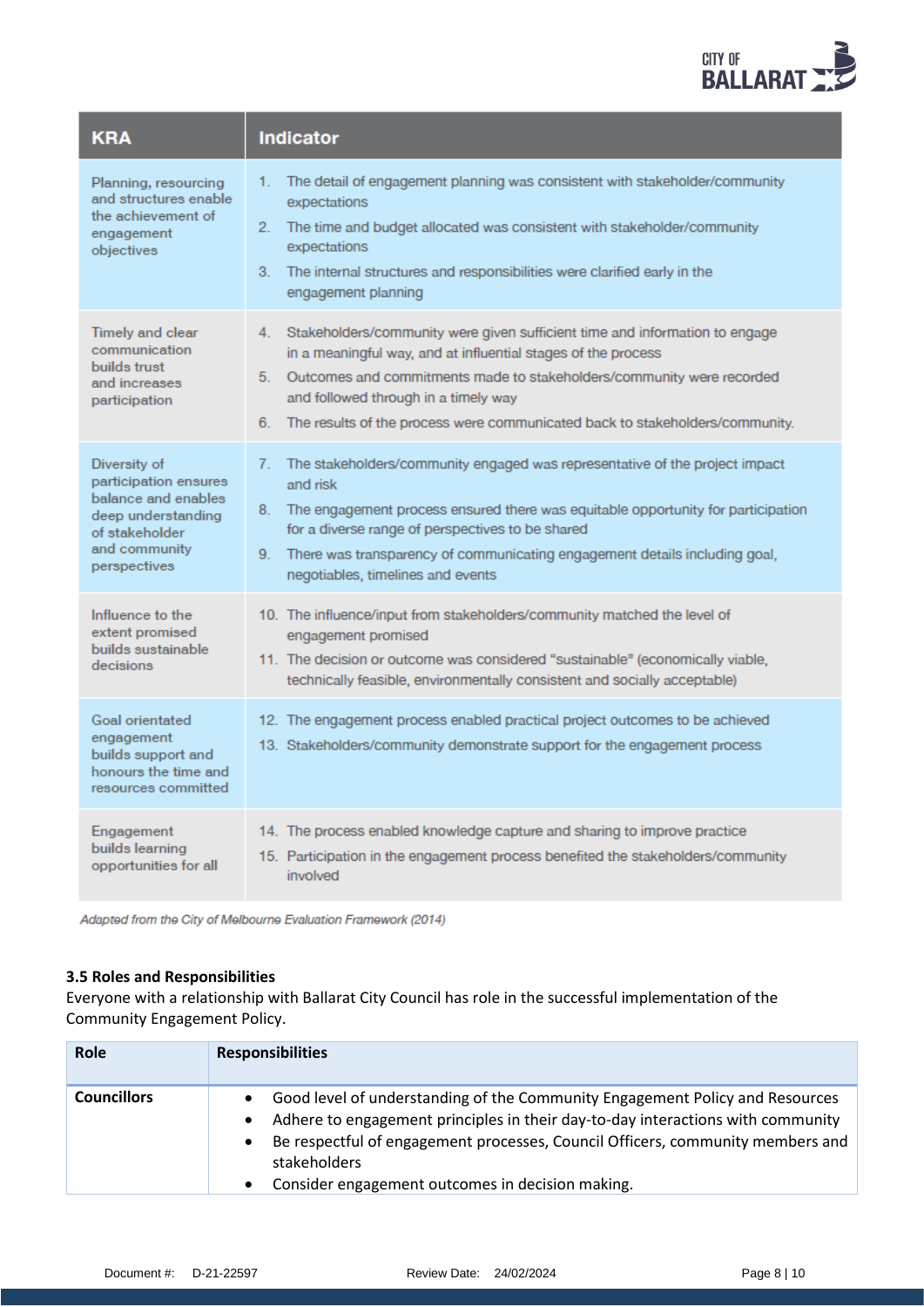

| <b>Executive</b><br>Leadership<br><b>Team</b>                               | Good level of understanding of the Community Engagement Policy and Resources<br>Advocate for the consistent implementation of the Policy<br>Resource staff to deliver community engagement<br>Advocate to Councillors about the role of community engagement<br>$\bullet$<br>Consider engagement outcomes in decision making<br>$\bullet$                                                                                                                                                                                                                   |
|-----------------------------------------------------------------------------|-------------------------------------------------------------------------------------------------------------------------------------------------------------------------------------------------------------------------------------------------------------------------------------------------------------------------------------------------------------------------------------------------------------------------------------------------------------------------------------------------------------------------------------------------------------|
| <b>Engagement</b><br><b>Specialists</b>                                     | High level of understanding of the Community Engagement Policy and Resources<br>$\bullet$<br>Support Officers to design and deliver community engagement<br>Identify opportunities to strengthen and improve engagement processes<br>$\bullet$<br>Lead review and evaluation process with a focus on continuous improvement<br>$\bullet$                                                                                                                                                                                                                    |
| <b>Council Officers</b>                                                     | Good level of understanding of the Community Engagement Policy and Resources<br>$\bullet$<br>Use Policy and Resources to design and deliver engagement processes<br>$\bullet$<br>Co-ordinate engagement activities across departments and groups<br>$\bullet$<br>Seek out engagement specialists when requiring support and guidance<br>Create appropriate and relatable communications on large scale projects that have<br>either a community impact or would generate community interest<br>Consider engagement outcomes in decision making<br>$\bullet$ |
| Community<br>members                                                        | Respectful of engagement processes, Councillors, Council Officers and other<br>$\bullet$<br>community members and stakeholders<br>Constructively participate in engagement processes<br>Share local knowledge, values and expertise<br>$\bullet$                                                                                                                                                                                                                                                                                                            |
| Representative<br><b>Bodies and</b><br><b>Advisory</b><br><b>Committees</b> | Bring a representative voice to Council processes<br>Strengthen relationships between Council and community members<br>Advocate for minority groups<br>Encourage and promote community engagement opportunities among networks<br>$\bullet$<br>Disseminate information among networks                                                                                                                                                                                                                                                                       |

## **4.0 Supporting documents and references**

#### **4.1 Legislation**

- Local Government Act 2020
- Charter of Human Rights and Responsibilities Act 2006
- Public Administration Act 2004
- Equal Opportunity Act 2010
- Child Safety Act 2015.

#### **4.2 Associated Documents**

- Public Participation in Government Decision Making Victorian Auditor General's Officer Better Practice Guide
- IAP2 Quality Assurance Standards Core Values, Practitioners Code of Ethics and the IAP2 Spectrum of Engagement.